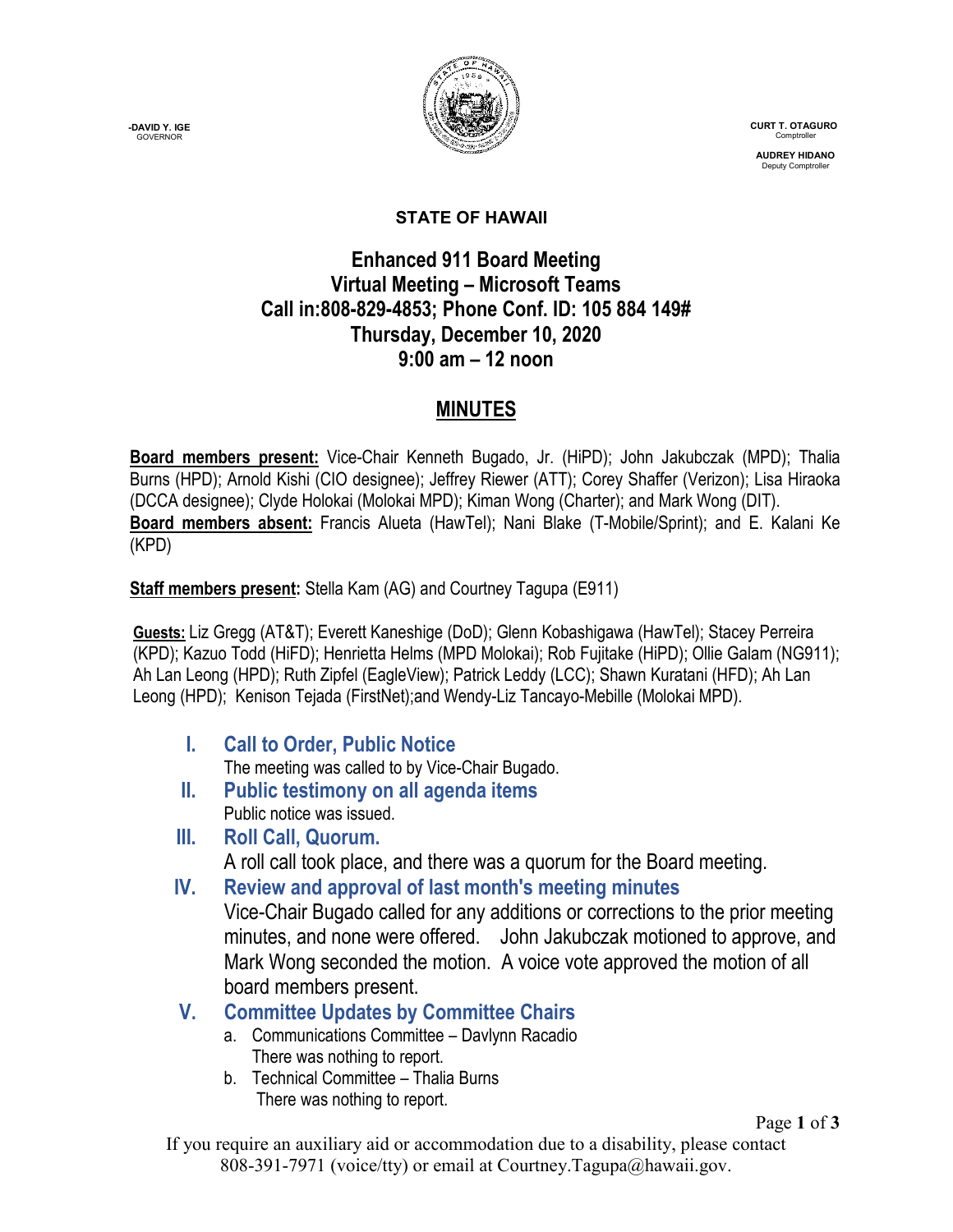- i. Educational Investigative Committee update Jeffrey Riewer
- ii. ICTE Investigative Committee- Everett Kaneshige
- c. Finance Committee Kiman Wong
	- i. Review of monthly and Y-T-D Cash Flow. There was nothing to report.

# **VI. PSAP Status Updates**

- a. Kauai PSAP Kalani Ke
	- There was nothing to report.
- b. Oahu HPD Aaron Farias There was nothing to report.
- c. Oahu HFD Reid Yoshida
- d. There was nothing to report.
- e. Oahu EMS Edward Fujioka There was nothing to report.
- f. Molokai Clyde Holokai There was nothing to report.
- g. Maui John Jakubczak There was nothing to report.
- h. Hawaii PD Kenneth Bugado, Jr. There was nothing to report.
- i. Hawaii FD Kazuo Todd There was nothing to report.

## **VII. Executive Director's Report**

a. Discussion on Conference Travel for the balance of the fiscal year. Due to COVID-19, a poll requesting the PSAPs to disclose their conference travel plans for the fiscal year's balance. The inquiry was to use any canceled travel plans to increase the reserve for future emergencies.

Mark Wong motioned to approve the change in reserve due to conference travel cancellations with the provision that there be an audit trail of the changes. Arnold Kishi seconded the motion. A voice vote by the board members approved the motion.

#### **VIII. Items for Discussion, Consideration, and Action**

a. 911 Timeline update

The Vice-Chair requested that any timeline updates should be referred to the Executive Director.

b. FirstNet update – Kenison Tejada

Kenison advised that in late January or early February, a Joint FirstNet update with AT&T and Everett Kaneshige will take place. Kenison will advise the board when the date is known. A recording will be available for NextGen 911 for all, especially IT personnel. Kenison will advise the board of its availability. The purpose is to advise the legislature of the need to appropriate funds for NG911.

- c. Request funding approval to exercise the contractual option to extend the audit period through FY 2020-21 at the cost of \$14,000 (budgeted for FY 2020-21). Thalia Burns motioned to approve the year four extension at the cost of \$14,000. Lisa Hiraoka seconded the motion. A voice vote by the board members approved the motion.
- d. Request funding approval for:
	- i. HFD UPS -\$5,233.50